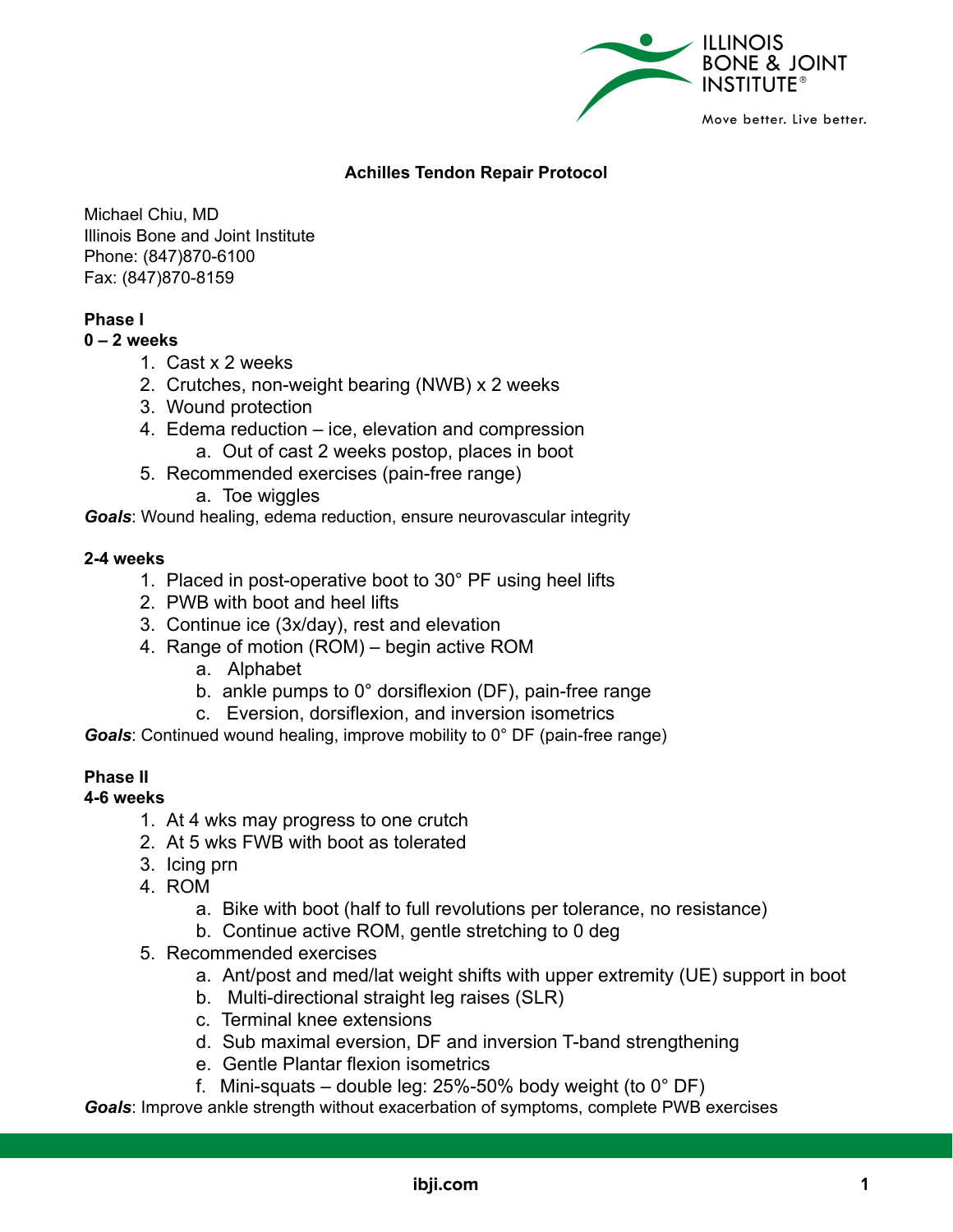

without increase in pain

### **6-8 weeks**

1. Continue to progress to full-weight bearing (FWB) in boot with 1-2 heel lifts per tolerance or at 6wks may progress to wearing shoe for weight bearing with 1-2 heel lifts

- 2. Scar mobilization
- 3. Icing prn
- 4. ROM
- 5. Stationary biking without boot
- 6. Seated towel stretches (to 0° DF)
- 7. Recommended exercises (without boot)

a. Seated multi-directional ankle T-band strengthening; initiate plantar flexion from 0° dorsiflexion

- b. Progress SLRs
- c. Multi-directional weight shifts
- d. Seated heel raise
- e. Bilateral LE heel raises 25-50% body weight to 0° DF (with boot)
- f. Mini-squats single leg:  $25\%$ -50% body weight (to 0 $^{\circ}$  DF)
- g. Leg extensions
- h. Bridges
- i. Mini-lunges with UE support for balance

*Goals*: Increased strength with exercise without pain, improved scar mobility, no reactive effusion, normalization of gait in boot without use of crutches

## **8 - 10 weeks**

- 1. WBAT in shoe with no heel lift
- 2. Scar mobilization
- 3. Icing prn
- 4. ROM
	- a. Biking without boot
	- b. Seated or standing gastroc stretch
- 5. Recommended exercises(without boot)
	- a. Biking with light resistance
	- b. Seated heel raise with ankle weight on to of knee
	- c. Eccentric heel raise (up with two, down with affected side, 25-50%) limit to  $0^\circ$  DF
	-
	- d. Single-leg mini-squats: 50-75% body weight
	- e. Single-leg stance with upper-extremity support
	- f. Progress all NWB strengthening exercise
	- g. Lunges in boot without UE support

*Goals*: Normalization of gait without use of crutches, improved scar mobility, active ROM from 0°DF to full plantar flexion, no exacerbation with gains in multi-directional strength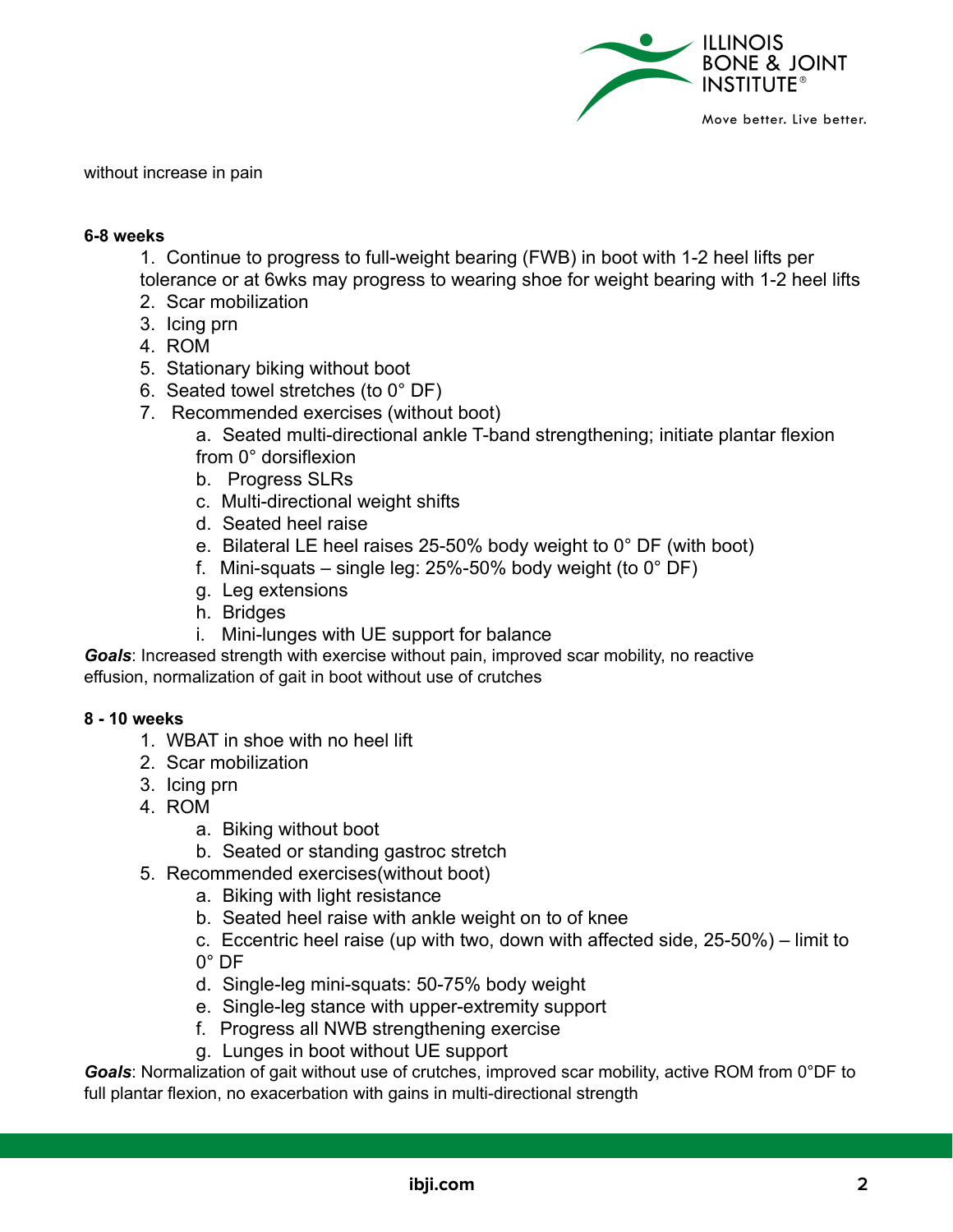

# **Phase III**

## **10-12 weeks**

- 1. Continue gait training
- 2. Scar mobilization
- 3. ROM
	- a. standing gastroc and soleus stretches
	- b. Continue biking without shoe and progressive resistance
- 4. Recommended exercise
	- a. leg press
		- i. PWB with both LE (75-100% BW)
	- b. Bilateral eccentric heel raise (75-100% BW)
	- c. Lunges on stable surface
	- d. Treadmill walking
	- e. Leg extensions
	- f. Single-leg balance with perturbations (steamboats)
	- g. Bilateral LE heel raise with UE support at home

*Goals*: Equal weight distribution with exercise, increased tolerance with community ambulation, progression with controlled strengthening and balance activities, no graft attenuation

# **Phase IV**

# **12-14 weeks**

- 1. Gait training
- 2. Scar mobilization
- 3. ROM
	- a. Bike and stretching

4. Recommended Exercises - Progress strengthening on stable and unstable surfaces with emphasis on eccentric control of LE/hip/lumbosacral region

- a. Bilateral LE mini-squats on BOSU
- b. Bilateral LE Shuttle plyometrics (25-50% to 50-75% BW)
- c. Hop downs (ensure appropriate landing mechanics)
- d. Standing eccentric heel raises with only UE support for balance
- e. Conditioning
	- i. Progression of TM walking

*Goals*: Reduce UE support with standing strengthening exercise, normalization of active and passive ROM, progression of conditioning

# **Phase V**

# **3-6 months**

- 1. ROM
	- a. Continuation of self-stretching
	- b. Joint mobilizations as needed